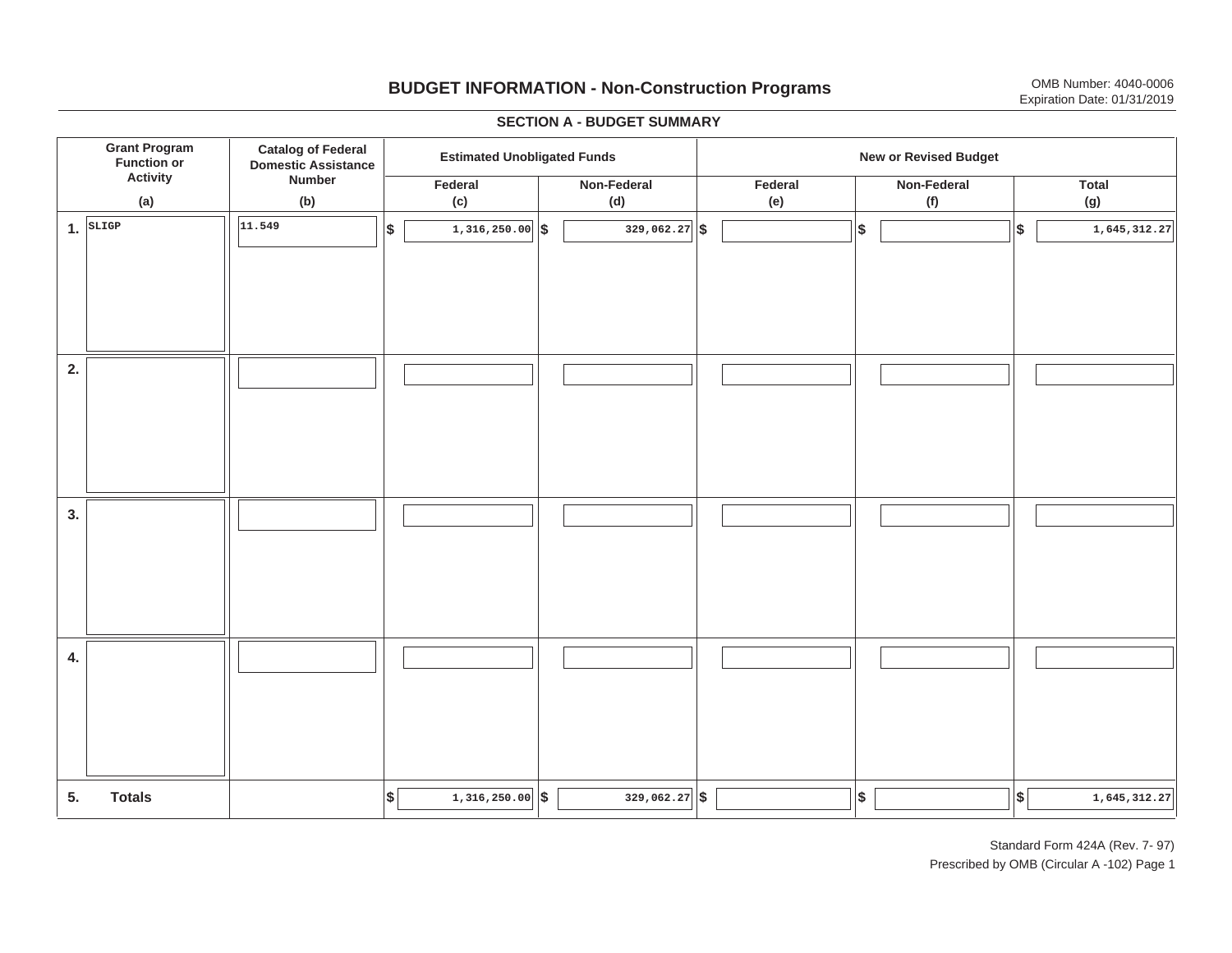#### **SECTION B - BUDGET CATEGORIES**

| 6. Object Class Categories             |     | GRANT PROGRAM, FUNCTION OR ACTIVITY |                  |                                          |                  |  |                   |  | Total                     |                                |
|----------------------------------------|-----|-------------------------------------|------------------|------------------------------------------|------------------|--|-------------------|--|---------------------------|--------------------------------|
|                                        | (1) |                                     | $\overline{(2)}$ |                                          | $\overline{(3)}$ |  | (4)               |  |                           | (5)                            |
|                                        |     | SLIGP                               |                  |                                          |                  |  |                   |  |                           |                                |
| a. Personnel                           | \$  | $0.00$ $s$                          |                  | $\overline{135,228.97}$ \$               |                  |  | \$                |  | $\boldsymbol{\$}$         | 135,228.97                     |
| b. Fringe Benefits                     |     | 0.00                                |                  | 36,625.86                                |                  |  |                   |  |                           | 36,625.86                      |
| c. Travel                              |     | 24,000.00                           |                  | 7,400.28                                 |                  |  |                   |  |                           | 31,400.28                      |
| d. Equipment                           |     |                                     |                  |                                          |                  |  |                   |  |                           |                                |
| e. Supplies                            |     | 5,850.00                            |                  |                                          |                  |  |                   |  |                           | 5,850.00                       |
| f. Contractual                         |     | 1,280,000.00                        |                  | 33,756.03                                |                  |  |                   |  |                           | 1,313,756.03                   |
| g. Construction                        |     |                                     |                  |                                          |                  |  |                   |  |                           |                                |
| h. Other                               |     | 6,400.00                            |                  | 116,051.11                               |                  |  |                   |  |                           | 122, 451.11                    |
| i. Total Direct Charges (sum of 6a-6h) |     | 1,316,250.00                        |                  | 329,062.25                               |                  |  |                   |  | \$                        | 1,645,312.25                   |
| j. Indirect Charges                    |     |                                     |                  |                                          |                  |  |                   |  | $\boldsymbol{\$}$         |                                |
| k. TOTALS (sum of 6i and 6j)           | \$  | $1,316,250.00$ \$                   |                  | $329,062.25$ \$                          |                  |  | $\boldsymbol{\$}$ |  | $\boldsymbol{\mathsf{s}}$ | 1,645,312.25                   |
| 7. Program Income                      | \$  |                                     | \$               | A contraction of Asia Inc.<br>$-1$ m $-$ | \$               |  | $$\mathbb{S}$$    |  | $\vert$ \$                | Standard Form 424A (Rev. 7-07) |

**Authorized for Local Reproduction**

Standard Form 424A (Rev. 7- 97)

Prescribed by OMB (Circular A -102) Page 1A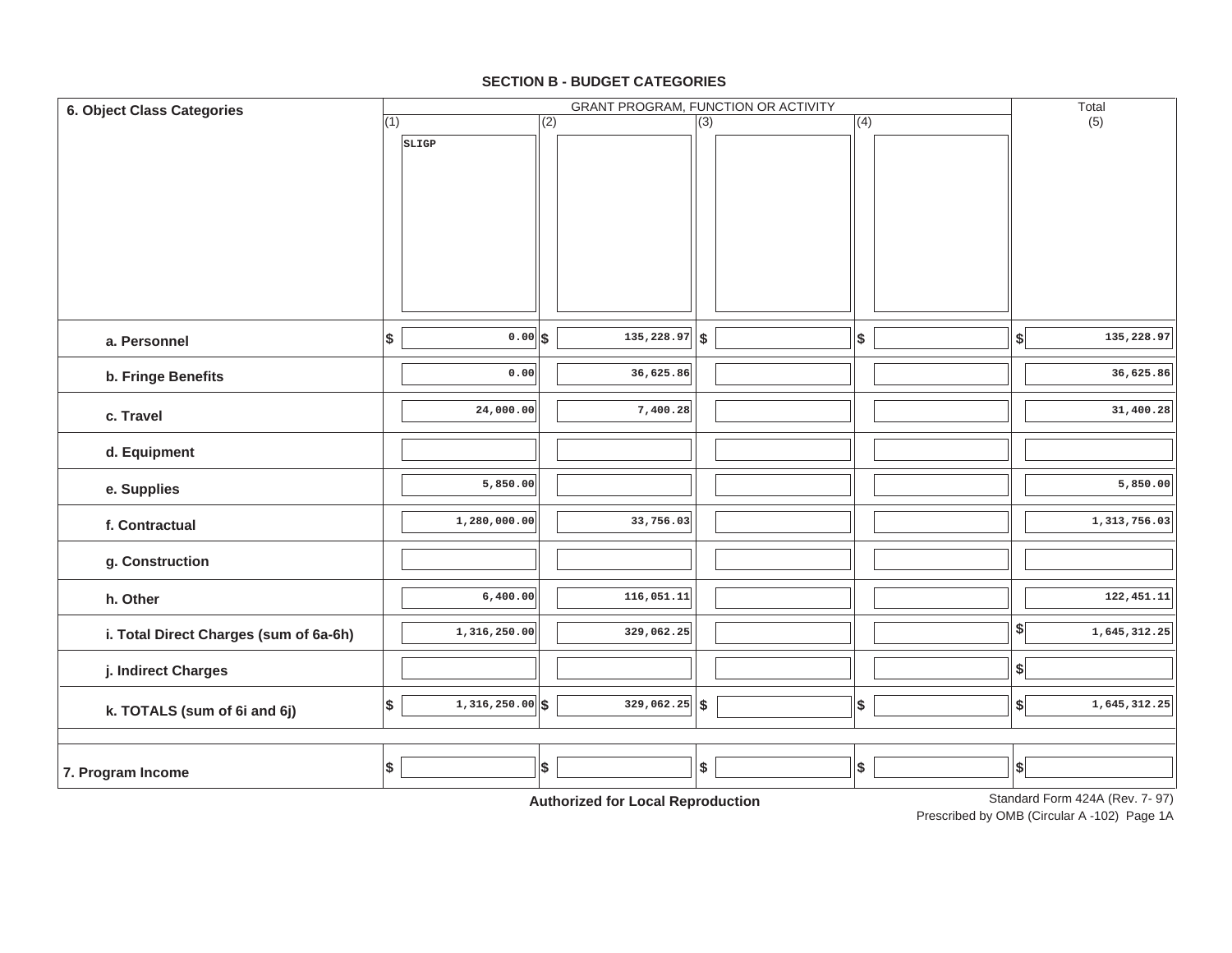| <b>SECTION C - NON-FEDERAL RESOURCES</b>                                   |                                                                                 |     |                    |     |                               |                              |            |             |
|----------------------------------------------------------------------------|---------------------------------------------------------------------------------|-----|--------------------|-----|-------------------------------|------------------------------|------------|-------------|
| (a) Grant Program                                                          |                                                                                 |     | (b) Applicant      |     | (c) State                     | (d) Other Sources            |            | (e)TOTALS   |
| SLIGP<br>8.                                                                |                                                                                 | \$  |                    | \$  | $329,062.25$ \$               |                              | \$         | 329,062.25  |
| 9.                                                                         |                                                                                 |     |                    |     |                               |                              |            |             |
| 10.                                                                        |                                                                                 |     |                    |     |                               |                              |            |             |
| 11.                                                                        |                                                                                 |     |                    |     |                               |                              |            |             |
| 12. TOTAL (sum of lines 8-11)                                              |                                                                                 | l\$ |                    | Ι\$ | $329,062.25$ \$               |                              | $\vert$ \$ | 329,062.25  |
| <b>SECTION D - FORECASTED CASH NEEDS</b>                                   |                                                                                 |     |                    |     |                               |                              |            |             |
|                                                                            | <b>Total for 1st Year</b>                                                       |     | <b>1st Quarter</b> |     | 2nd Quarter                   | 3rd Quarter                  |            | 4th Quarter |
| 13. Federal                                                                |                                                                                 | \$  |                    | \$  |                               | S                            | \$         |             |
| 14. Non-Federal                                                            |                                                                                 |     |                    |     |                               |                              |            |             |
| 15. TOTAL (sum of lines 13 and 14)                                         | \$                                                                              | \$  |                    | \$  |                               | \$                           | $\vert$ \$ |             |
|                                                                            | SECTION E - BUDGET ESTIMATES OF FEDERAL FUNDS NEEDED FOR BALANCE OF THE PROJECT |     |                    |     |                               |                              |            |             |
| (a) Grant Program                                                          |                                                                                 |     |                    |     | <b>FUTURE FUNDING PERIODS</b> | (YEARS)                      |            |             |
|                                                                            |                                                                                 |     | (b)First           |     | (c) Second                    | $(d)$ Third                  |            | (e) Fourth  |
| SLIGP<br>16.                                                               |                                                                                 | \$  |                    | s   |                               | $\left  \right $             | \$         |             |
| 17.                                                                        |                                                                                 |     |                    |     |                               |                              |            |             |
| 18.                                                                        |                                                                                 |     |                    |     |                               |                              |            |             |
| 19.                                                                        |                                                                                 |     |                    |     |                               |                              |            |             |
| 20. TOTAL (sum of lines 16 - 19)                                           |                                                                                 |     |                    | \$  |                               | $\left  \frac{1}{2} \right $ | \$         |             |
| <b>SECTION F - OTHER BUDGET INFORMATION</b>                                |                                                                                 |     |                    |     |                               |                              |            |             |
| 21. Direct Charges: $\sqrt{\frac{1}{51,645,312}}$<br>22. Indirect Charges: |                                                                                 |     |                    |     |                               |                              |            |             |
| 23. Remarks:                                                               |                                                                                 |     |                    |     |                               |                              |            |             |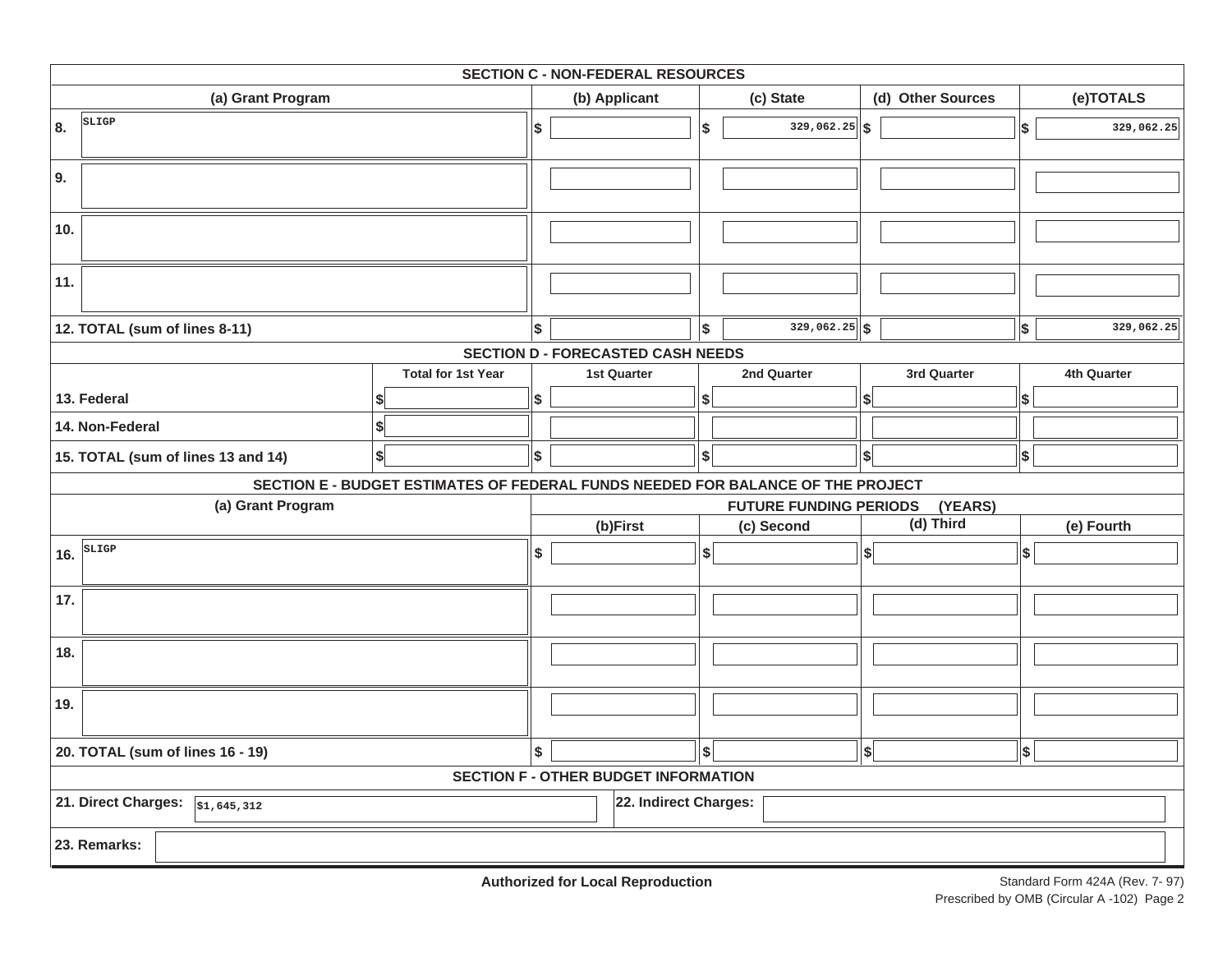| Category                                                                                                                                                                                                                                                                                         |              | period)          | Detailed Description of Budget (for full grant | <b>Budget</b>                 | comments                                                                                                    |
|--------------------------------------------------------------------------------------------------------------------------------------------------------------------------------------------------------------------------------------------------------------------------------------------------|--------------|------------------|------------------------------------------------|-------------------------------|-------------------------------------------------------------------------------------------------------------|
| a. Personnel                                                                                                                                                                                                                                                                                     | Quantity     | <b>Unit Cost</b> | <b>Total Cost</b>                              | <b>Non-Federal</b><br>Federal |                                                                                                             |
| 10 hours spent on application preparation by the SWIC. (Pre-award<br>Expense.) The SWIC's annual salary is \$135,000. or \$66/hour times 10<br>hours.                                                                                                                                            | 10           | \$66             | \$660.00                                       | \$660.00                      |                                                                                                             |
| The former SWIC spent approximately 25% of the time on SLIGP<br>grant activities from August 2013 to December 2014. The SWIC's<br>annual salary is \$135,000.<br>The SWIC contributed 510 hours over this time period.                                                                           | 510          | 66               | \$33,660.00                                    | \$33,660.00                   |                                                                                                             |
| The SWIC will spend 10% of the time on SLIGP grant activities for 2<br>years (Jan 2015- Dec 2016). The SWIC's annual salary is \$125,000.<br>$$125,000 \times 10\% = $12,500$                                                                                                                    |              | \$12,500         | \$25,000.00                                    | \$25,000.00                   |                                                                                                             |
| The SWIC (currently Ken Hasenei) assigned to the State Police will<br>spend 39 hours on SLIGP grant activities from Q16 to Q19                                                                                                                                                                   | 39           | \$<br>60.10      | \$2,343.90                                     | \$2,343.90                    |                                                                                                             |
| Department of Information Technology Radio System Director. This<br>person will spend 20% of his time on SLIGP activitites for 1 year at an<br>annual salary of \$110,729. 20% is \$22,146 a year.                                                                                               |              | \$22,146         | \$22,146.00                                    | \$22,146.00                   |                                                                                                             |
| Department of Information Technology Radio System Director (currently<br>Norman Farley) will contribute approximately 481 hours from Q16 to<br>Q18, approximately 20% of his time on SLIGP activities.                                                                                           | $481.85$ \$  | 56.19            | \$27,076.59                                    |                               | <b>Reduced Norm's hours to</b><br>\$27,076.59 meet the match budget                                         |
| Department of Information Technology Systems Engineer. This person<br>will spend 10% of his time on SLIGP activities for 2.5 years. 10% of<br>annual salary of \$77,699 is \$7,769.9. In order to meet match only<br>$\frac{157}{557.03}$ is realized (\$7,769.9*(2.5)-(\$11,867.72)=\$7,557.03) |              | \$7,557          | \$7,557.03                                     | \$7,557.03 budget             | Reduced this postion's hours<br>to meet the 20% match                                                       |
| Department of Information Technology GIS Deputy Director. This person<br>will spend 5% of his time on SLIGP activitites for 1 year at an annual<br>salary of \$108,260. 5% of this is \$5,413.                                                                                                   |              | \$5,413          | \$5,413.00                                     | \$5,413.00                    |                                                                                                             |
| The DoIT Secretary/SPOC formerly David Garcia, former DoIT Chief<br>Operating Officer Greg Urban, and Executive Assistant for Garcia and<br>Urban contributed 21.75 hours providing leadership for the program and<br>support.                                                                   | $21.75$ \$   | 60.25            | \$1,310.44                                     |                               | 8 hours for Garcia (8*73.81) +<br>(8 hours for Urban* 73.81)<br>$$1,310.44$ + (5.75 hrs for Betsy at 27.62) |
| Grants Management Support (currently Roxanne) for Q16 to Q18                                                                                                                                                                                                                                     | $149 \mid 5$ | 29.14            | \$4,341.98                                     | \$4,341.98                    |                                                                                                             |
| Christina (Financial support)                                                                                                                                                                                                                                                                    | $155.5$ \$   | 27.62            | \$4,295.02                                     | \$4,295.02                    |                                                                                                             |
| Cubay (Finance staff)                                                                                                                                                                                                                                                                            | $27.5$ \$    | 33.68            | \$926.17                                       | \$926.17                      |                                                                                                             |
| Fontella (Finance staff)                                                                                                                                                                                                                                                                         | $17.25$ \$   | 28.92            | \$498.84                                       | \$498.84                      |                                                                                                             |
| <b>Total Personnel</b>                                                                                                                                                                                                                                                                           |              |                  | \$135,228.97                                   | $$0$ \ \$<br>135,228.97       |                                                                                                             |

# Maryland: SLIGP Detailed Budget Spreadsheet

# **REVISED- May 2017**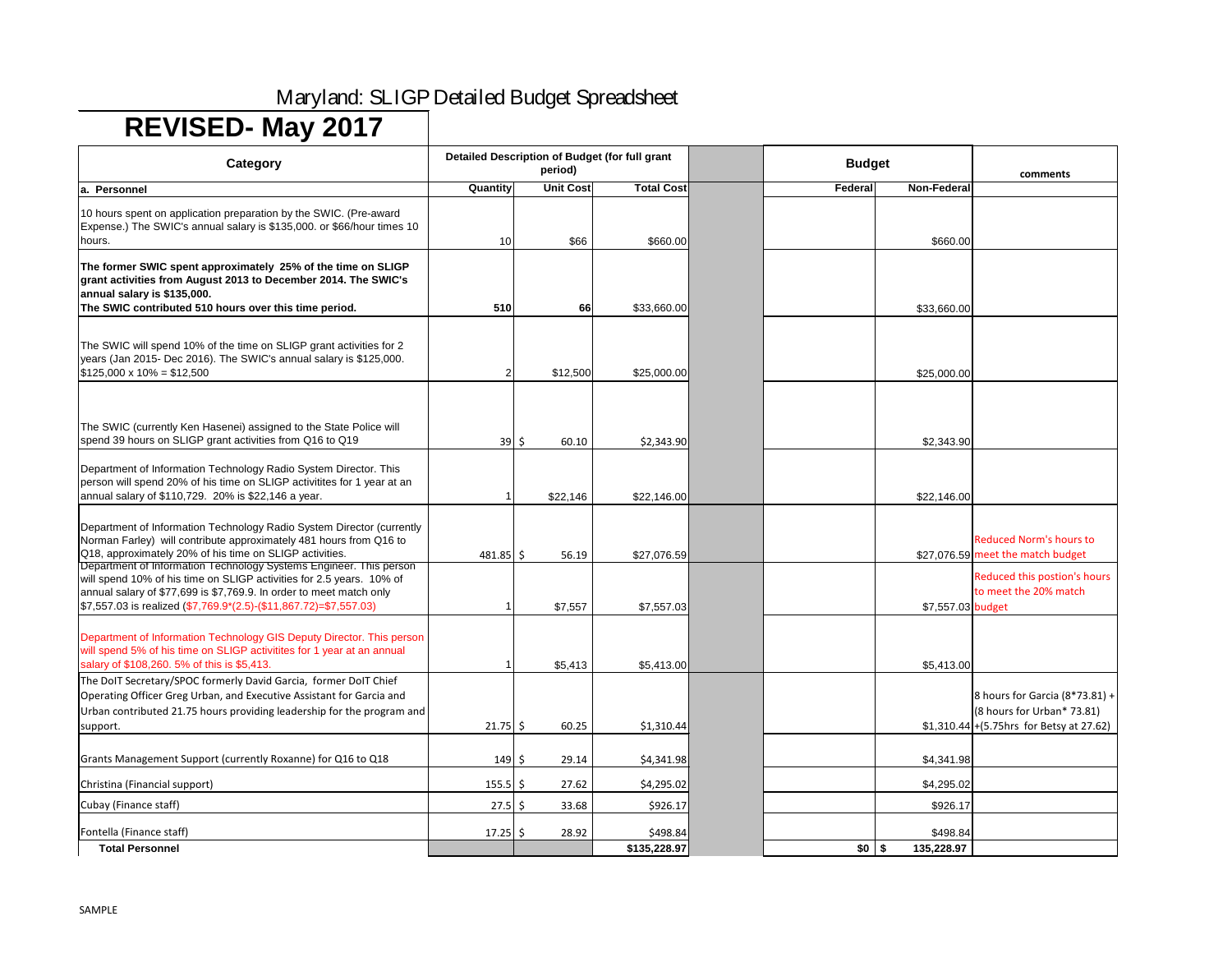| b. Fringe Benefits                                                                                                                                                                                                                                                                                                                                                                                   | Quantity        | <b>Unit Cost</b> | <b>Total Cost</b> | Federal    | <b>Non-Federal</b> |
|------------------------------------------------------------------------------------------------------------------------------------------------------------------------------------------------------------------------------------------------------------------------------------------------------------------------------------------------------------------------------------------------------|-----------------|------------------|-------------------|------------|--------------------|
|                                                                                                                                                                                                                                                                                                                                                                                                      |                 |                  |                   |            |                    |
|                                                                                                                                                                                                                                                                                                                                                                                                      |                 |                  |                   |            |                    |
| The former SWIC spent 25% of the time on SLIGP grant activities from                                                                                                                                                                                                                                                                                                                                 |                 |                  |                   |            |                    |
| August 2013 to December 2014. The SWIC's annual salary is \$135,000.                                                                                                                                                                                                                                                                                                                                 |                 |                  |                   |            |                    |
| Using his monthly salary of \$11,250 for 16 months, the fringe benefits of                                                                                                                                                                                                                                                                                                                           |                 |                  |                   |            |                    |
| 28% of his salary have been allocated for the portion of time spent on                                                                                                                                                                                                                                                                                                                               |                 |                  |                   |            |                    |
| SLIGP activities (25%).                                                                                                                                                                                                                                                                                                                                                                              | \$33,660        | 28%              | \$9,424.80        |            | \$9,424.80         |
| The SWIC will spend 10% of the time on SLIGP grant activities for 2                                                                                                                                                                                                                                                                                                                                  |                 |                  |                   |            |                    |
| years (Jan 2015- Dec 2016). The SWIC's annual salary is \$125,000.                                                                                                                                                                                                                                                                                                                                   |                 |                  |                   |            |                    |
| Fringe is calculated at 28% of the \$125,000 annual salary for the 10% of                                                                                                                                                                                                                                                                                                                            |                 |                  |                   |            |                    |
| the time spent on SLIGP activities.                                                                                                                                                                                                                                                                                                                                                                  | \$25,000        | 28%              | \$7,000.00        |            | \$7,000.00         |
| The SWIC (currently Ken Hasenei) assigned to the State Police) will                                                                                                                                                                                                                                                                                                                                  |                 |                  |                   |            |                    |
| spend 39 hours on SLIGP grant activities from Q16 to Q19. Fringe is                                                                                                                                                                                                                                                                                                                                  |                 |                  |                   |            |                    |
| calculated at 28% of hours contributed to SLIGP.                                                                                                                                                                                                                                                                                                                                                     | \$2,344         | 28%              | \$656.29          |            | \$656.29           |
| DolT Radio System Director. Fringe is calculated at 28% of salary, for                                                                                                                                                                                                                                                                                                                               |                 |                  |                   |            |                    |
| the portion of time spent on SLIGP activities (20%)<br>Department of Information Technology Radio System Director (currently                                                                                                                                                                                                                                                                         | \$22,146        | 28%              | \$6,200.88        |            | \$6,200.88         |
| Norman Farley) will contribute approximately 481 hours from Q16 to                                                                                                                                                                                                                                                                                                                                   |                 |                  |                   |            |                    |
| Q18, approximately 20% of his time on SLIGP activities. Fringe is                                                                                                                                                                                                                                                                                                                                    |                 |                  |                   |            |                    |
| calculated at 28% of salary for the portion of time spent on SLIGP                                                                                                                                                                                                                                                                                                                                   |                 |                  |                   |            |                    |
| activities.                                                                                                                                                                                                                                                                                                                                                                                          | \$27,077        | 28%              | \$7,581.44        |            | \$7,581.44         |
|                                                                                                                                                                                                                                                                                                                                                                                                      |                 |                  |                   |            |                    |
| DoIT Systems Engineeer. Fringe is calculated at 28% of salary for the                                                                                                                                                                                                                                                                                                                                |                 |                  |                   |            |                    |
| portion of time spent on SLIGP activites (10%)                                                                                                                                                                                                                                                                                                                                                       | \$7,557         | 28%              | \$2,115.97        |            | \$2,115.97         |
|                                                                                                                                                                                                                                                                                                                                                                                                      |                 |                  |                   |            |                    |
|                                                                                                                                                                                                                                                                                                                                                                                                      |                 |                  |                   |            |                    |
| DoIT GIS Deputy Director. Fringe is calculated at 28% of salary, for the                                                                                                                                                                                                                                                                                                                             |                 |                  |                   |            |                    |
| portion of time spent on SLIGP activities (5%)                                                                                                                                                                                                                                                                                                                                                       | \$5,413         | 28%              | \$1,515.64        |            | \$1,515.64         |
| The Doll Secretary/SPOC formerly David Garcia, former Doll Chief                                                                                                                                                                                                                                                                                                                                     |                 |                  |                   |            |                    |
| Operating Officer Greg Urban, and Executive Assistant for Garcia and                                                                                                                                                                                                                                                                                                                                 |                 |                  |                   |            |                    |
| Urban contributed 21.75 hours providing leadership for the program and                                                                                                                                                                                                                                                                                                                               |                 |                  |                   |            |                    |
| support. Fringe is calculated at 28% of the salary for the hours                                                                                                                                                                                                                                                                                                                                     |                 |                  |                   |            |                    |
| contributed to SLIGP.                                                                                                                                                                                                                                                                                                                                                                                | \$1,310         | 28%              | \$366.92          |            | \$366.92           |
| Grants Management and Financial reporting will be provided by 4                                                                                                                                                                                                                                                                                                                                      |                 |                  |                   |            |                    |
| positions contributing hours to SLIGP. 28% of the total salary<br>contribution of approximately 349.25 hours will be applied to SLIGP.                                                                                                                                                                                                                                                               |                 |                  |                   |            |                    |
| Limited the salary contribution to \$6300 as this was the figure needed to                                                                                                                                                                                                                                                                                                                           |                 |                  |                   |            |                    |
| meet match projections.                                                                                                                                                                                                                                                                                                                                                                              |                 |                  |                   |            |                    |
|                                                                                                                                                                                                                                                                                                                                                                                                      | \$6,300         | 28%              | \$1,763.92        |            | \$1,763.92         |
|                                                                                                                                                                                                                                                                                                                                                                                                      |                 |                  |                   |            |                    |
| <b>Total Fringe Benefits</b>                                                                                                                                                                                                                                                                                                                                                                         |                 |                  | \$36,625.87       | \$0        | \$36,625.86        |
|                                                                                                                                                                                                                                                                                                                                                                                                      |                 |                  |                   |            |                    |
| c. Travel                                                                                                                                                                                                                                                                                                                                                                                            | <b>Quantity</b> | <b>Unit Cost</b> | <b>Total Cost</b> | Federal    | <b>Non-Federal</b> |
|                                                                                                                                                                                                                                                                                                                                                                                                      |                 |                  |                   |            |                    |
| <b>PRE-AWARD COST: Travel for Regional and National Meetings with</b><br>FirstNet: 6 individuals will attend 1 meeting: the FirstNet Workshop in<br>Arlington, Virginia on May 15-16, 2013. Local travel is estimated at \$45<br>gas/tolls; hotel is estimated at \$230/night for one night; per diem is<br>estimated at \$66/day for two days (Washington, DC rates), for a total of<br>\$407/trip. | 6               | \$407            | \$2,442.00        | \$2,442.00 | \$0.00             |

| eral |                                 |
|------|---------------------------------|
|      |                                 |
|      |                                 |
|      |                                 |
|      |                                 |
|      |                                 |
|      |                                 |
| .80  |                                 |
|      |                                 |
|      |                                 |
| .00  |                                 |
|      |                                 |
|      |                                 |
| .29  |                                 |
|      |                                 |
| .88  |                                 |
|      |                                 |
|      |                                 |
|      |                                 |
| .44  |                                 |
|      |                                 |
|      | Value adjusted based on         |
| .97  | salary                          |
|      |                                 |
|      |                                 |
| .64  |                                 |
|      |                                 |
|      |                                 |
|      |                                 |
| .92  |                                 |
|      |                                 |
|      |                                 |
|      | Did not fringe to full \$10,062 |
| .92  | in salary                       |
|      |                                 |
| .86  |                                 |
|      |                                 |
| eral |                                 |
|      |                                 |
|      |                                 |
|      |                                 |
|      |                                 |
|      |                                 |
|      |                                 |
|      |                                 |
|      |                                 |
|      |                                 |
| 0.00 |                                 |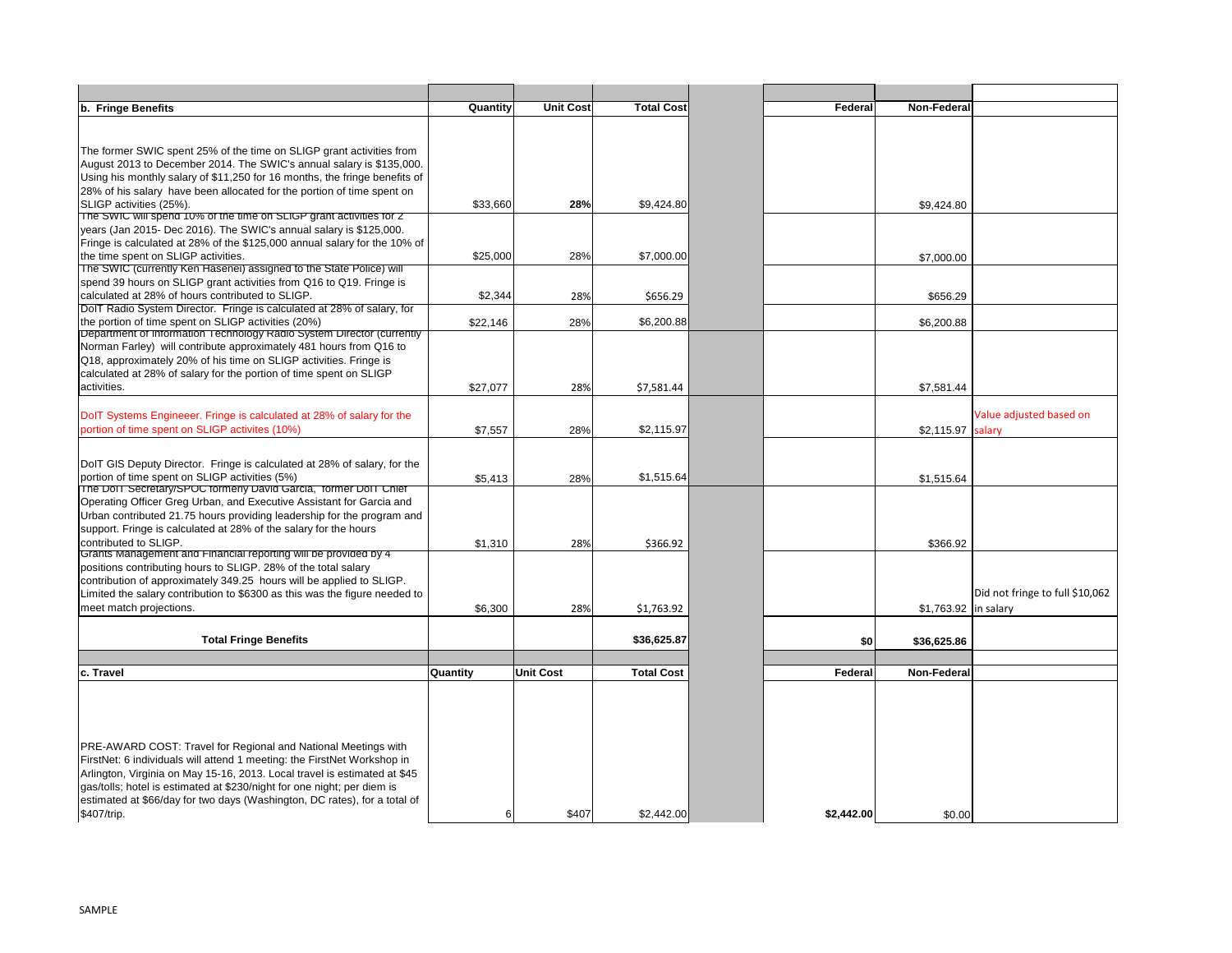| POST-AWARD COSTS: Travel for Regional and National Meetings with<br>FirstNet: 22 meetings. Airfare is estimated at \$600/ticket; airport parking<br>is estimated at \$46; hotel is estimated at \$200/night for two nights; per<br>diem is estimated at \$70/day for three days, for a total of \$1,256/trip.<br>Actual travel costs as of Q15 are \$20,630.55 in federal expenses and<br>\$2,762.81 in matching expenses.                                                                                                                                                                                                                                                      | 22.13           | \$1,256.00       | \$27,805.28                   | \$20,405.00               | \$7,400.28           |  |
|---------------------------------------------------------------------------------------------------------------------------------------------------------------------------------------------------------------------------------------------------------------------------------------------------------------------------------------------------------------------------------------------------------------------------------------------------------------------------------------------------------------------------------------------------------------------------------------------------------------------------------------------------------------------------------|-----------------|------------------|-------------------------------|---------------------------|----------------------|--|
| Mileage for Working Group Meetings: We estimated the working group<br>will travel approximately 205 miles to attend 10 meetings; cost per mile<br>is based on state mileage reimbursement rates.<br><b>Total Travel</b>                                                                                                                                                                                                                                                                                                                                                                                                                                                         | 2,059           | \$0.56           | \$1,153.00<br>\$<br>31,400.28 | \$1,153.00<br>\$24,000.00 | \$0.00<br>\$7,400.28 |  |
| d. Equipment                                                                                                                                                                                                                                                                                                                                                                                                                                                                                                                                                                                                                                                                    | <b>Quantity</b> | <b>Unit Cost</b> | <b>Total Cost</b>             | Federal                   | Non-Federal          |  |
| N/A                                                                                                                                                                                                                                                                                                                                                                                                                                                                                                                                                                                                                                                                             |                 | \$0              | \$0                           |                           |                      |  |
| <b>Total Equipment</b>                                                                                                                                                                                                                                                                                                                                                                                                                                                                                                                                                                                                                                                          |                 |                  | \$0                           | \$0                       | \$0                  |  |
| e. Supplies                                                                                                                                                                                                                                                                                                                                                                                                                                                                                                                                                                                                                                                                     | <b>Quantity</b> | <b>Unit Cost</b> | <b>Total Cost</b>             | Federal                   | <b>Non-Federal</b>   |  |
| Office Supplies: \$5,850 for office supplies such as pens, folders,<br>conference and meeting supplies over the life of the project.<br><b>Total Supplies</b>                                                                                                                                                                                                                                                                                                                                                                                                                                                                                                                   |                 | \$5,850          | \$5,850<br>\$5,850            | \$5,850<br>\$5,850.00     | \$                   |  |
| f. Contractual                                                                                                                                                                                                                                                                                                                                                                                                                                                                                                                                                                                                                                                                  | Quantity        | <b>Unit Cost</b> | <b>Total Cost</b>             | Federal                   | <b>Non-Federal</b>   |  |
| Broadband Technical Engineer SME - Contractor to provide technical<br>support and data collection analysis. Total contract amount of \$313,560<br>(1334.297 Hours or 65.0877 hours a month for approximately 20.5<br>months at \$235 an hour.) Did not use this position. "0 charged to the<br>grant"                                                                                                                                                                                                                                                                                                                                                                           | 20.5 months     | \$0              | \$0.00                        | \$0.00                    | \$0.00               |  |
| COMBINED THREE POSITION CATEGORIES AND AWARDED ONE<br>MOU TO ONE STATE AGENCY FOR THREE YEARS: 1. Broadband<br>Outreach/Administrator: Full-time position to direct outreach and data<br>collection and coordination with Federal and neighboring States. 2.<br>Three Regional Coordinators for outreach and data collection activities<br>(One full-time and two half-time positions). 3. Grants Manager and<br>Project Administration - one quarter-time position. In years 4 and 4.5 the<br>three regional coordinators were not continued. Of the total allocated to<br>this contract, \$33,756.03 will be paid by match for services provided<br>from 8/1/16 to 1/31/2107) |                 | \$266,244        | \$798,732.00                  | \$764,975.97              | \$33,756.03          |  |
| Western Maryland Regional Coordinator and Exercise Director for<br>outreach, exercise, and data collection activites. 1,000 hours for 22<br>months at \$75 a hour.                                                                                                                                                                                                                                                                                                                                                                                                                                                                                                              | 1000            | \$75             | \$75,000.00                   | \$75,000.00               | \$0.00               |  |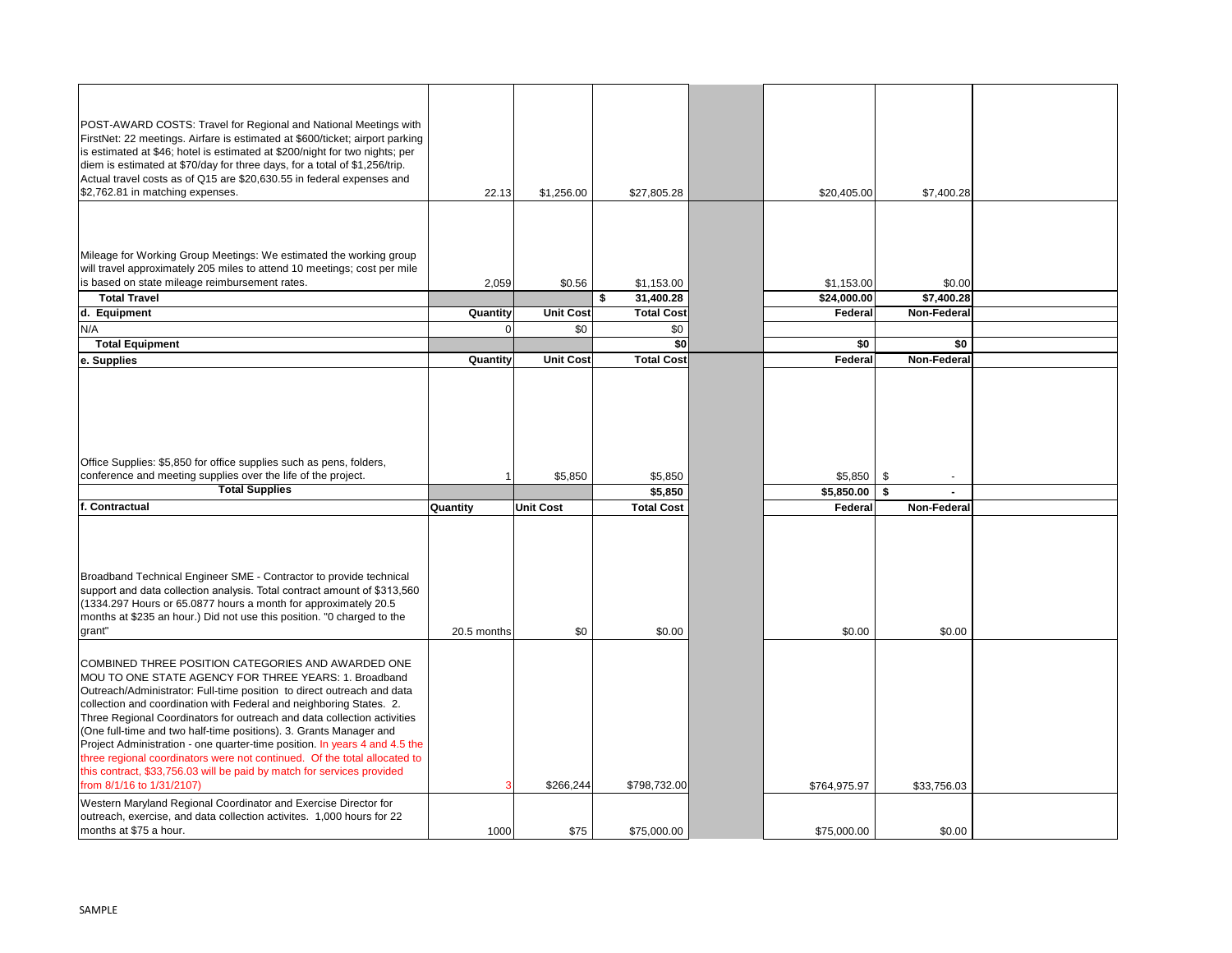| Broadband Website and Mapping and Data Collection Analysis.-- UMD                                                                                                                                                                                                                                                                                                                                                                         |                 |                  |                   |                |                    |  |
|-------------------------------------------------------------------------------------------------------------------------------------------------------------------------------------------------------------------------------------------------------------------------------------------------------------------------------------------------------------------------------------------------------------------------------------------|-----------------|------------------|-------------------|----------------|--------------------|--|
| provided mapping services and data collection for a total amount of                                                                                                                                                                                                                                                                                                                                                                       |                 |                  |                   |                |                    |  |
| \$345,000. An additional 4274.03 is budgeted for additional data                                                                                                                                                                                                                                                                                                                                                                          |                 |                  |                   |                |                    |  |
| collection needs.<br>Regional Coordination MACINAC: Sole Source Award to provide                                                                                                                                                                                                                                                                                                                                                          |                 | \$116,425        | \$349,274.03      | \$349,274.03   | \$0.00             |  |
| coordination with FEMA Region III States for 3 years. Research,                                                                                                                                                                                                                                                                                                                                                                           |                 |                  |                   |                |                    |  |
| evaluation, planning and outreach on behalf of member States. Money                                                                                                                                                                                                                                                                                                                                                                       |                 |                  |                   |                |                    |  |
| contributed in turn by each State and fully spent before using another                                                                                                                                                                                                                                                                                                                                                                    |                 |                  |                   |                |                    |  |
| State's funds.                                                                                                                                                                                                                                                                                                                                                                                                                            |                 | \$90,750         | \$90,750.00       | \$90,750.00    | \$0.00             |  |
| <b>Total Contractual</b>                                                                                                                                                                                                                                                                                                                                                                                                                  |                 |                  | \$1,313,756.03    | \$1,280,000.00 | \$33,756.03        |  |
|                                                                                                                                                                                                                                                                                                                                                                                                                                           |                 |                  |                   |                |                    |  |
| <b>Construction</b><br>g.                                                                                                                                                                                                                                                                                                                                                                                                                 | Quantity        | <b>Unit Cost</b> | <b>Total Cost</b> | Federal        | <b>Non-Federal</b> |  |
| N/A                                                                                                                                                                                                                                                                                                                                                                                                                                       |                 |                  | \$0               |                |                    |  |
| <b>Total Construction</b>                                                                                                                                                                                                                                                                                                                                                                                                                 |                 |                  | \$0               | \$0            | \$0                |  |
| h. Other                                                                                                                                                                                                                                                                                                                                                                                                                                  | Quantity        | <b>Unit Cost</b> | <b>Total Cost</b> | Federal        | Non-Federal        |  |
|                                                                                                                                                                                                                                                                                                                                                                                                                                           |                 |                  |                   |                |                    |  |
| Conference Supplies: This is for meals for participants attending MD<br>FirstNet conferences hosted by the SLIGP team. Meals are budgeted at<br>the state per-diem rate of \$9 for breakfast; \$11 for lunch. A total of 400                                                                                                                                                                                                              |                 |                  |                   |                |                    |  |
| breakfasts (\$3,600) and 400 lunches (\$4,400) will be served. As of Q15,                                                                                                                                                                                                                                                                                                                                                                 |                 |                  |                   |                |                    |  |
| \$6,398.37 was charged to the grant for conference supplies.                                                                                                                                                                                                                                                                                                                                                                              | 16              | \$400.00         | \$6,400.00        | \$6,400.00     | \$0.00             |  |
|                                                                                                                                                                                                                                                                                                                                                                                                                                           |                 |                  |                   |                |                    |  |
| 250 Local and State representatives will attend 3 meetings per year for<br>4.5 years (total of 9 meetings); each meeting will be 2 hours long (250<br>rep./meeting x 9 meetings x 2 hr./meeting = 4,581 hours). The average<br>value of the representatives' time is \$23.07/hour (2014 Bureau of Labor<br>Statistics data). As of Q15, \$105,684.69 was contributed in stakeholder<br>time, primarily in the first 3 years of the grant. | 4,735           | \$23.07          | \$109,231.84      |                | \$109,231.84       |  |
| Web hosting services provided for FirstNet planning in Maryland.<br>Quarterterly cost is \$638.91 per quarter. This service was previously<br>provided by the University of Maryland and was assumed by DoIT.                                                                                                                                                                                                                             | 639             | \$8.00           | \$5,111.28        |                | \$5,111.28         |  |
| Cost for Office rental space -DoIT's Radio System Engineer's office                                                                                                                                                                                                                                                                                                                                                                       |                 |                  |                   |                |                    |  |
| calculated as a percentage of hours worked each quarter. Based on 578                                                                                                                                                                                                                                                                                                                                                                     |                 |                  |                   |                |                    |  |
| hours worked.                                                                                                                                                                                                                                                                                                                                                                                                                             | 578             | \$2.96           | \$1,707.99        |                | \$1,707.99         |  |
| <b>Total Other</b>                                                                                                                                                                                                                                                                                                                                                                                                                        |                 |                  | \$122,451.11      | \$6,400.00     | \$116,051.11       |  |
| <b>Total Direct Charges</b>                                                                                                                                                                                                                                                                                                                                                                                                               |                 |                  | \$1,645,312.25    | \$1,316,250.00 | \$329,062.25       |  |
| i. Indirect Costs                                                                                                                                                                                                                                                                                                                                                                                                                         | <b>Quantity</b> | Unit Cost        | <b>Total Cost</b> | Federal        | <b>Non-Federal</b> |  |
| N/A                                                                                                                                                                                                                                                                                                                                                                                                                                       | \$0             | 0%               | \$0               | \$0            | \$0                |  |
| <b>Total Indirect</b>                                                                                                                                                                                                                                                                                                                                                                                                                     |                 |                  |                   |                |                    |  |
|                                                                                                                                                                                                                                                                                                                                                                                                                                           |                 |                  | \$0               | \$0            | \$0                |  |

80.00% 20.00%

329062.5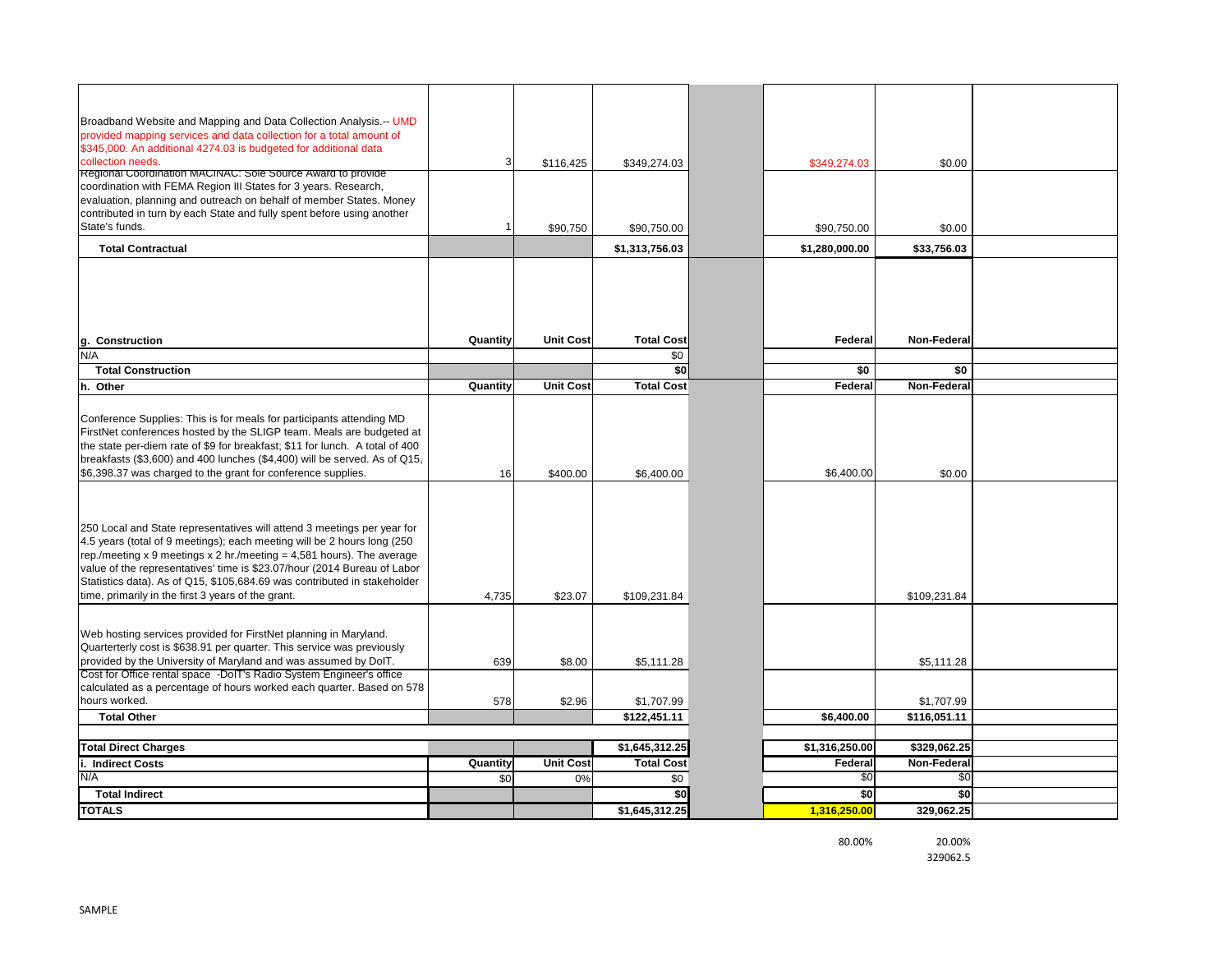-0.25

7140

2.76

| $\%$         |              |                           |
|--------------|--------------|---------------------------|
|              |              | <b>Goal Federal</b>       |
|              |              |                           |
|              |              |                           |
|              |              |                           |
| 0.2          | 329062.5     | <b>Goal Match</b>         |
|              |              | total project             |
|              |              |                           |
|              | 1985361      | Original Federal          |
|              |              | overall federal           |
|              | \$669,111.00 | reduction                 |
| 1985361      |              |                           |
| 669,111.00   |              |                           |
| 1342357.38   |              |                           |
| $-26,107.38$ |              |                           |
|              | 0.8          | 1316250<br>\$1,645,312.50 |

-26,107.38 335589.345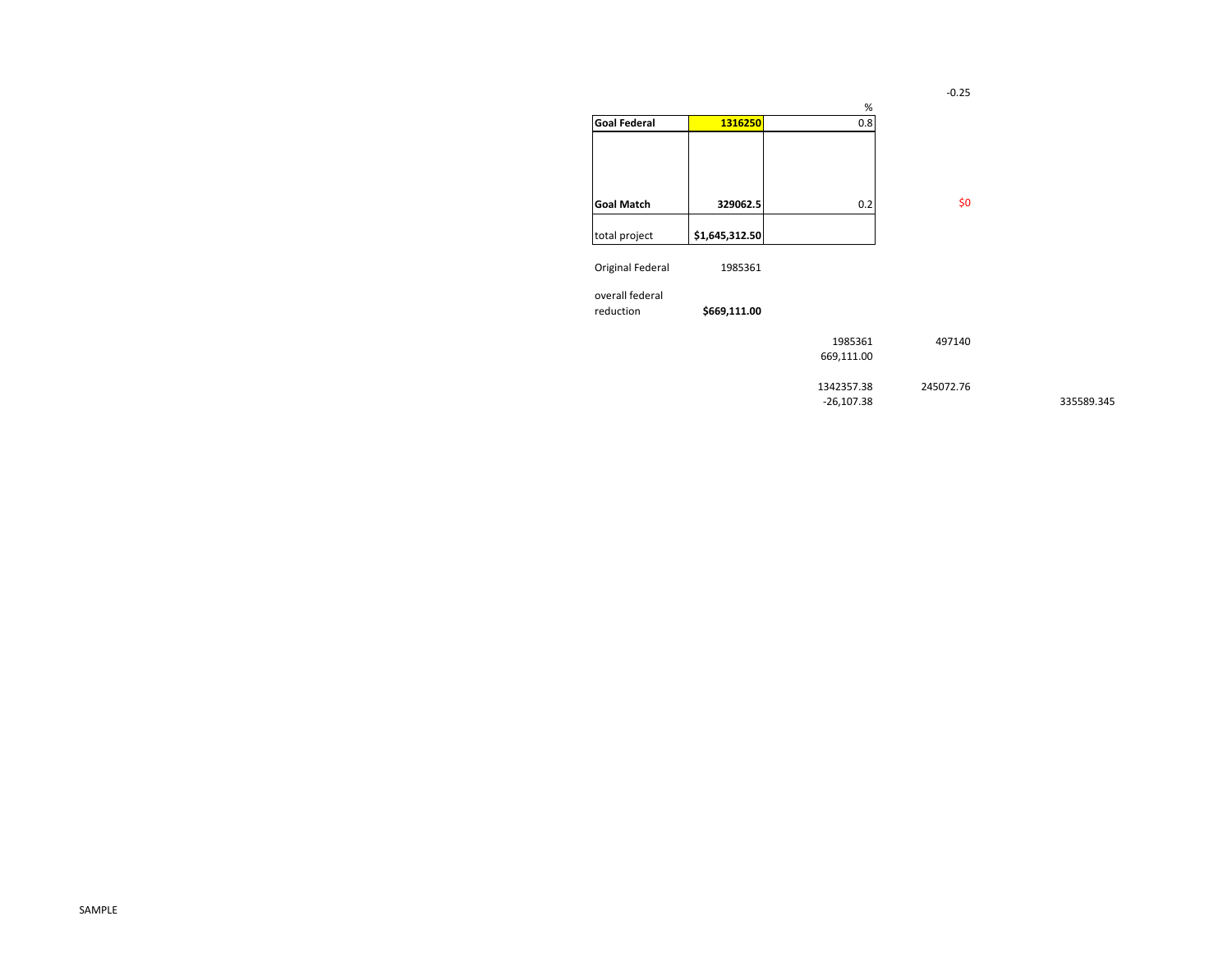#### **Revised Budget Narrative**

| Personnel       |         |
|-----------------|---------|
| <i>Federal:</i> | \$0     |
| Non-Federal:    | \$135.2 |

| Non-Federal: | \$135,228.97 |
|--------------|--------------|
| Total:       | \$135,228.97 |

See the Detailed Budget Spreadsheet for calculations.

- The former SWIC spent 25% of the time on SLIGP grant activities from August 2013 to December 2014. The SWIC contributed 520 hours over this time period.
- SWIC (Non-Federal): The SWIC will provide public-safety expertise for the SLIGP grant as well as contribute to the SLIGP grant's outreach, education, and data collection activities. This person will spend 10% of his time for 2 years (January 2015 to December 2016) only for the duties associated with public safety broadband and the SLIGP grant, not any additional general interoperable communications duties of the SWIC. From Q16 to Q19 this time decreases to 39 hours for these 3 quarters. All of this expense will be provided as an in-kind match. The source of this match is the state's general fund and is not from another Federal source.
- State Radio System Director (AKA Statewide Interoperable Communications Director) (Non-Federal): This person will provide oversight for the SLIGP grant, ensuring that all activities are completed on time and within budget. The person will spend 20% of his time for 2.5 years (from June 2015 to January 2018) only for the duties associated with public safety broadband and the SLIGP grant, not the additional land mobile radio and general interoperable communications duties. All of this expense will be provided as an in-kind match. The source of this match is the state's general fund and is not from another Federal source.
- Department of Information Technology Systems Engineer (Non-Federal): The person will spend 10% of his time for 2.5 years (from June 2015 to January 2018) only for the duties associated with public safety broadband and the SLIGP grant, not any land mobile radio and general interoperable communications duties. All of this expense will be provided as an in-kind match. The source of this match is the state's general fund and is not from another Federal source.
- State Deputy GIS Director (Non-Federal): This person will provide oversight of the mapping and GIS components of the data collection efforts in Phase 2. This person will spend 5% of his time for 1 year (January 2015 to January 2018) only for the duties associated with public safety broadband and FirstNet mapping activities. All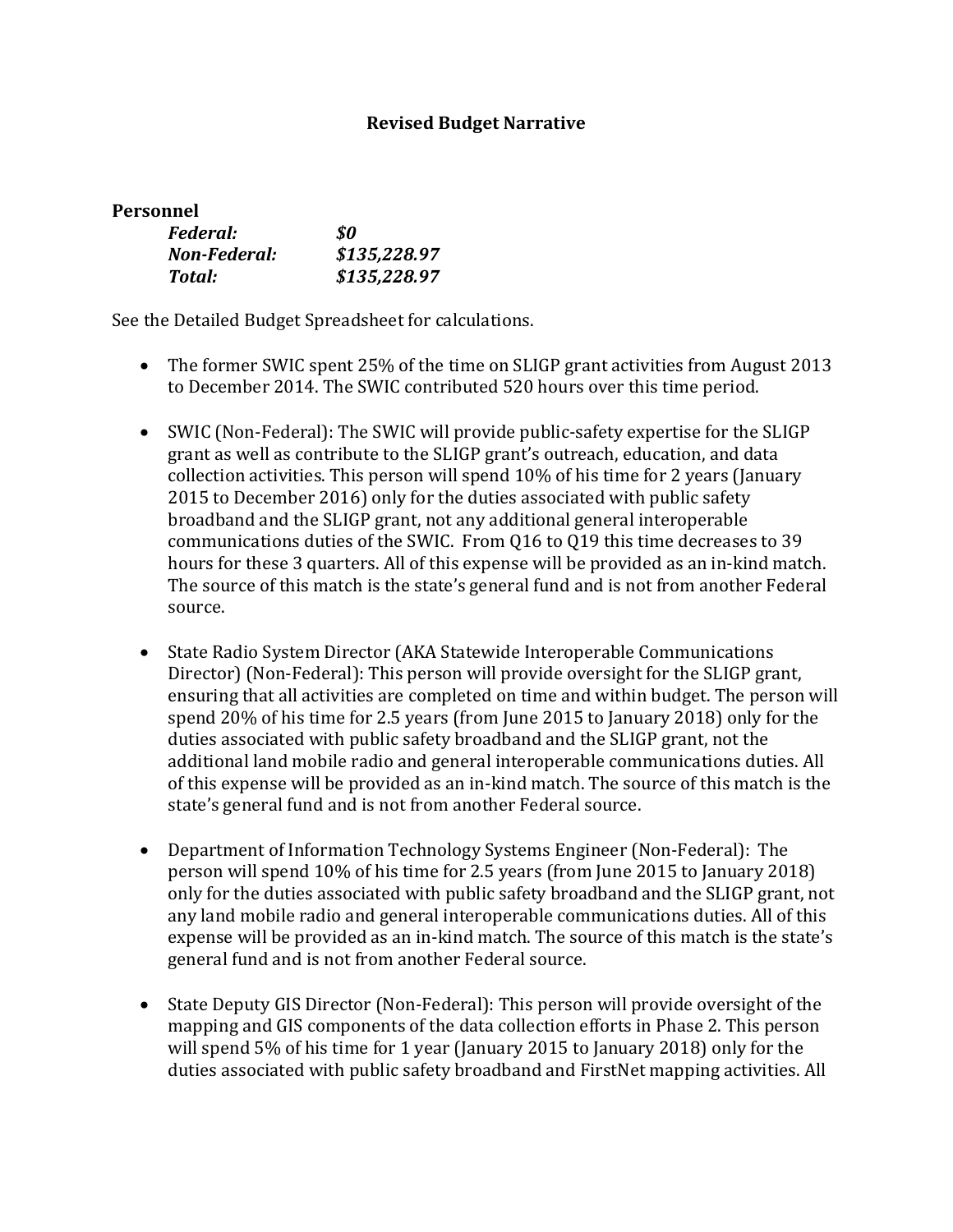of this expense will be provided as an in-kind match. The source of this match is the state's general fund and is not from another Federal source.

- Five staff position (DoIT Sec/SPOC Executive Assistant, 2 staffers from the Finance Division, 2 staffers from the Statewide Radio Division) (Non-Federal) will spend a total of 350 hours doing grant support activities such as collecting grant report data, preparing quarterly grant reports, providing financial reports, making travel reservation/arrangements for FirstNet related travel, and other related coordination/admin functions. All of this expense will be provided as an in-kind match. The source of this match is the state's general fund and is not from another Federal source.
- The DoIT Sec/SPOC and other DoIT executives (Non-Federal) will spend a total of 27.5 providing leadership for the program. All of this expense will be provided as an in-kind match. The source of this match is the state's general fund and is not from another Federal source.

## **Fringe**

| Federal:     | \$0         |
|--------------|-------------|
| Non-Federal: | \$36,625.87 |
| Total:       | \$36,625.87 |

See the Detailed Budget Spreadsheet for calculations.

- The former SWIC spent 25% of the time on SLIGP grant activities from August 2013 to December 2014. Fringe is calculated at 28% of salary. Using his monthly salary of \$11,250 for 16 months times 25% time on SLIGP times 28%, the fringe benefits have been allocated at the percent of time spent on this grant. All of this expense will be provided as an in-kind match from the state's general fund, and is not from another Federal source.
- State Radio System Director (Match): Benefits include FICA, unemployment, and retirement. This position will spend 20% of his time on SLIGP, so fringe benefits have been allocated at the percent of time spent on this grant. All of this expense will be provided as an in-kind match from the state's general fund, and is not from another Federal source. Fringe is calculated at 28% of salary.
- SWIC (Match): Benefits include FICA, unemployment, and retirement. This position will spend of his time on SLIGP, so fringe benefits have been allocated at the percent of time spent on this grant. All of this expense will be provided as an in-kind match from the state's general fund, and is not from another Federal source. Fringe is calculated at 28% of salary.
- Department of Information Technology Systems Engineer. This position will spend 10% of his time on SLIGP, so fringe benefits have been allocated at the percent of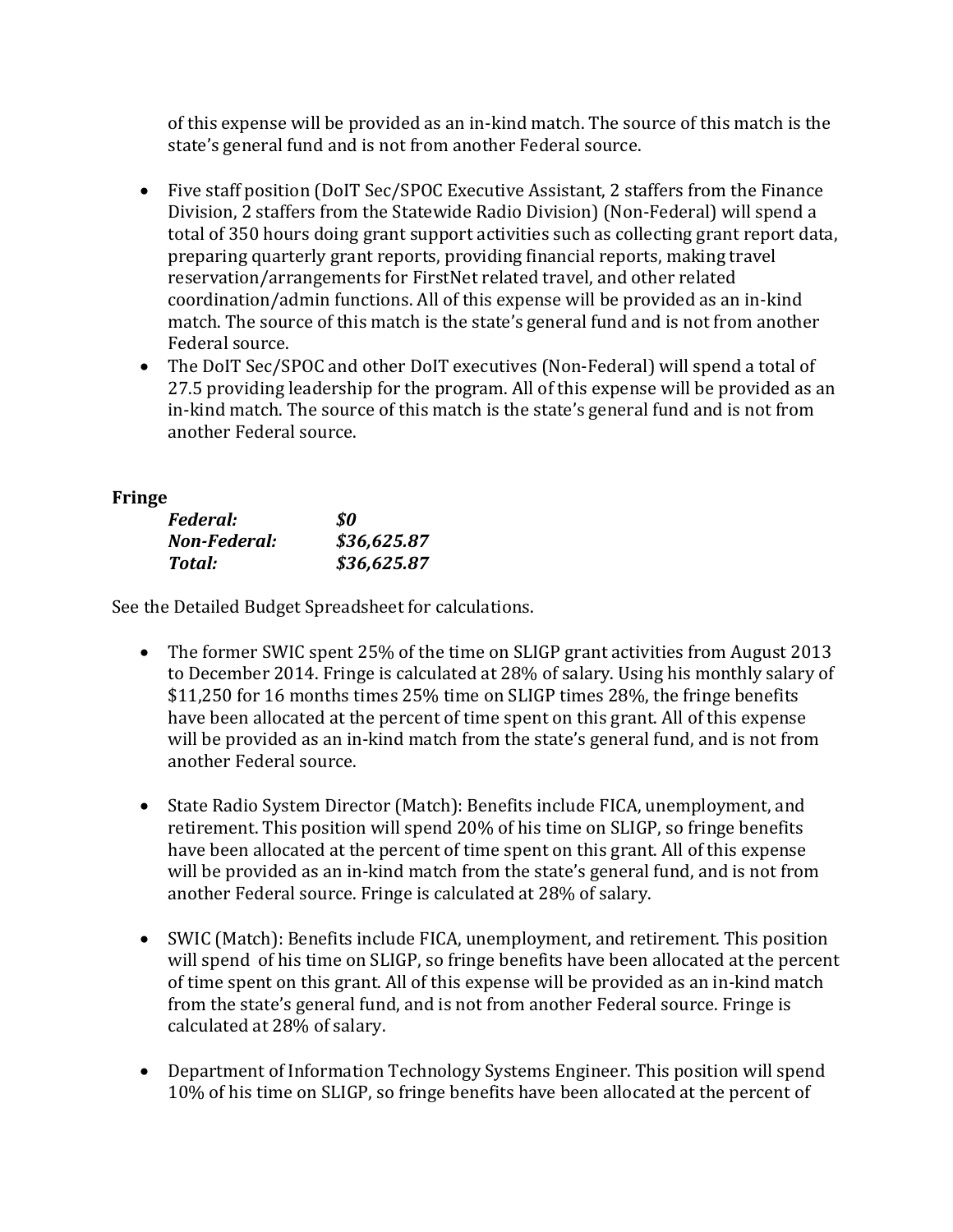time spent on this grant. All of this expense will be provided as an in-kind match from the state's general fund, and is not from another Federal source. Fringe is calculated at 28% of salary.

- State Deputy GIS Director (Match): Benefits include FICA, unemployment, and retirement. This position will spend 5% of his time on SLIGP, so fringe benefits have been allocated at the percent of time spent on this grant. All of this expense will be provided as an in-kind match from the state's general fund, and is not from another Federal source. Fringe is calculated at 28% of salary.
- Five staff position (DoIT Sec/SPOC Executive Assistant, 2 staffers from the Finance Division, 2 staffers from the Statewide Radio Division): Benefits include FICA, unemployment, health insurance and retirement. All of this expense will be provided as an in-kind match from the state's general fund, and is not from another Federal source. Fringe is calculated at 28% of salary.
- The DoIT Sec/SPOC and other DoIT executives: Benefits include FICA, unemployment, health insurance and retirement. All of this expense will be provided as an in-kind match from the state's general fund, and is not from another Federal source. Fringe is calculated at 28% of salary.

### **Travel**

| Federal:     | \$24,000.00 |
|--------------|-------------|
| Non-Federal: | \$7,400.28  |
| Total:       | \$31,400.28 |

See the Detailed Budget Spreadsheet for calculations.

- PRE-AWARD COST: Travel for Regional and National Meetings with FirstNet: 6 individuals attended the FirstNet Workshop in Arlington, Virginia on May 15-16, 2013. Travel costs totaled \$2,442.
- Mileage for Working Group Meetings (Federal): Staff members and invited stakeholders will drive to various locations across the State to participate in meetings with local and State participants to continue the data collection efforts, raise awareness of FirstNet, discuss local and state needs, and identify potential network users.
- Travel for Regional and National Meetings with FirstNet (Federal): Staff will attend national and regional conferences to meet with FirstNet and share information and collaborate with other grant recipients. Travel costs include airfare, hotel, and per diem.

### **Equipment**

| Federal:     | \$0 |
|--------------|-----|
| Non-Federal: | 80  |
| Total:       | 80  |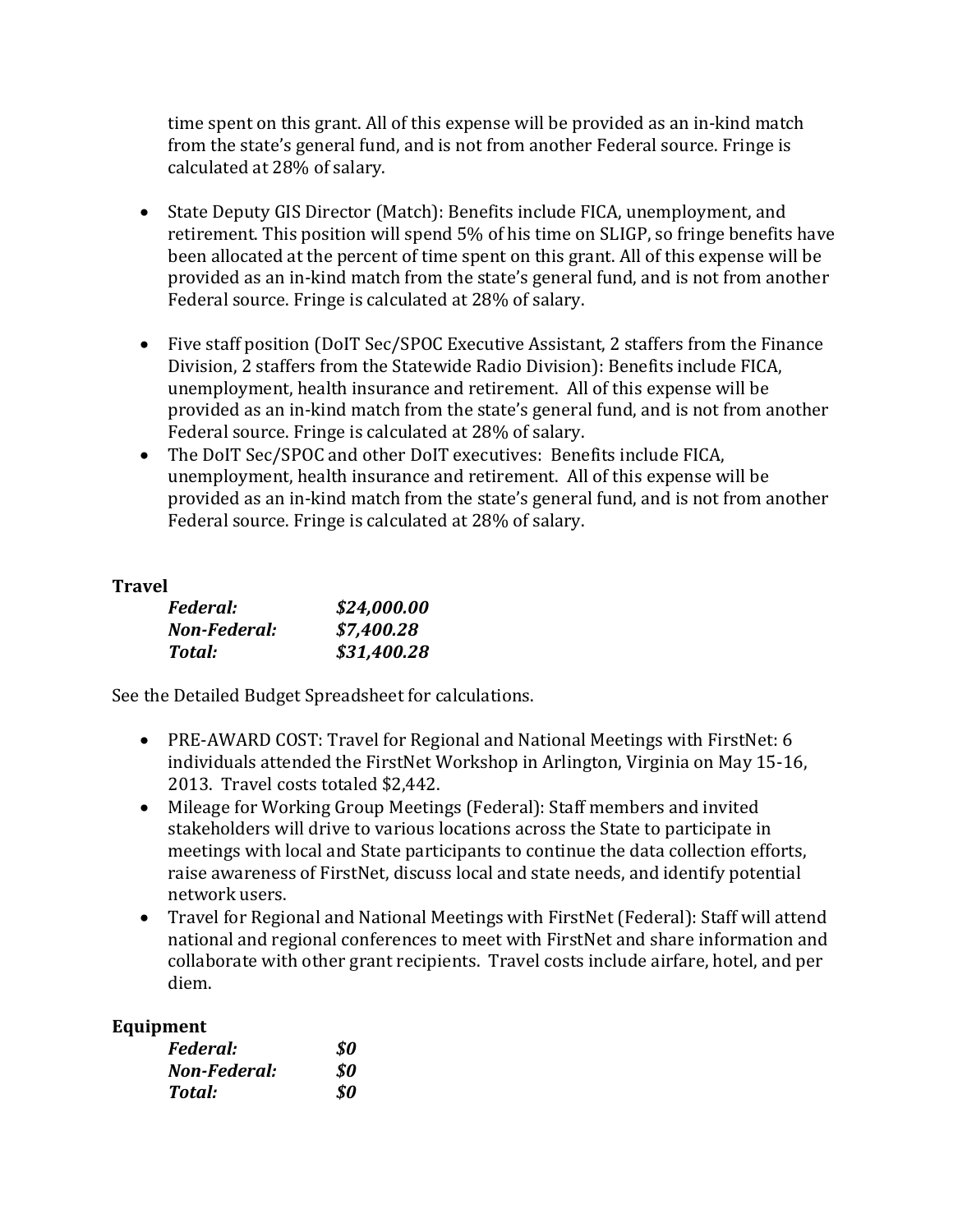We do not plan to have any equipment costs for this grant program.

#### **Supplies**

| Federal:     | \$5,850 |
|--------------|---------|
| Non-Federal: | S.      |
| Total:       | \$5,850 |

See the Detailed Budget Spreadsheet for calculations.

o **Office Supplies** (Federal): This includes paper, folders, pens, and other general office supplies which will be used by the SLIGP team staff for grant-related activities.

#### **Contractual**

| <i>Federal:</i> | \$1,280,000    |
|-----------------|----------------|
| Non-Federal:    | \$33,756.03    |
| Total:          | \$1,313,756.03 |

See the Detailed Budget Spreadsheet for calculations.

o **Broadband Technical Engineer SME** (Federal) – This position supports the data collection efforts, and provides technical reports, briefings, and evaluations on FirstNet's requirements, coverage objectives, plans, and standards. At a bill rate of \$235 an hour and 65 hours a month, this position will be funded from January 2015 through mid-September 2016 (20.5 months). This position was not used.

### o **University of Maryland:**

- **Broadband Outreach/Administrator** (Federal) This position will continue to provide full-time oversight of the outreach and data collection activities and lead the work of the MD FirstNet team, regional representatives and coordination with Federal and neighboring states.
- **Regional Coordinators** (Federal) –These positions will continue to conduct activities related to FirstNet such as data collection surveys, stakeholder outreach, and development of local plans and reports.
- **Broadband Grants and Project Coordinator** (Federal & Non-Federal) This position provides grant management and project coordination, including monitoring the budget, producing grant progress reports, calculating and tracking the in-kind match, and maintaining project oversight to align activities with project budget and timeline.
- The funds for these positions will run through July 31, 2016 as Federal. From August 1, 2016-January 1, 2017 these services will be Match funded for a total of \$33,756.03.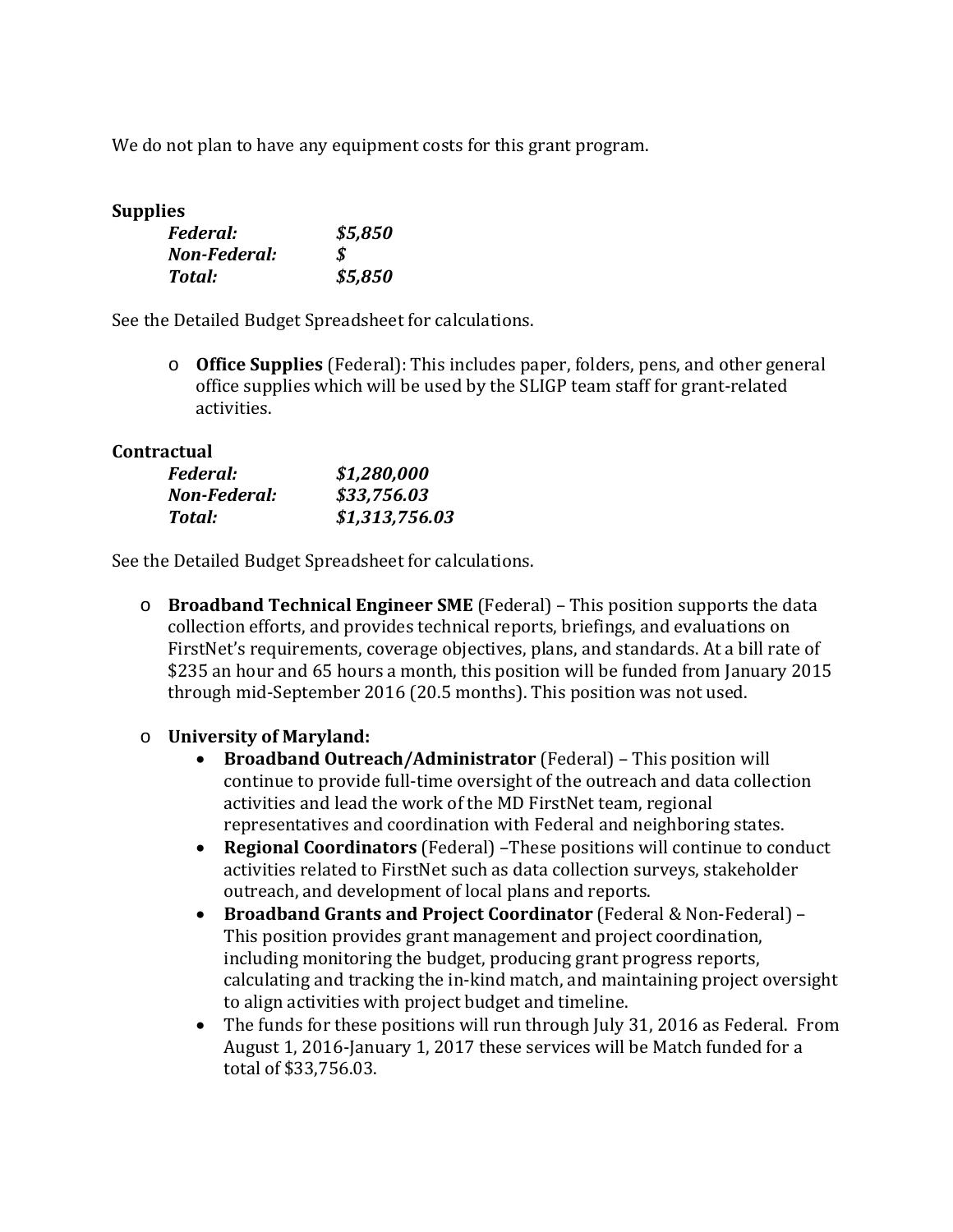- o **Western Maryland Regional Coordinator and Exercise Director** (Federal): This position will continue to conduct activities related to FirstNet such as data collection surveys, stakeholder outreach, and development of local plans and reports for the Western Region and will also serve as Exercise Director. The funds for this position will run through July 31, 2016.
- o **Broadband Website and Mapping Analysis** (Federal) These UMD positions maintained the MD FirstNet's public website. These positions will also led the development of the State's FirstNet coverage prioritization strategy, based on specific need factors, data collection results, and historical data, by analyzing and mapping where broadband coverage is most needed in the State and to propose build-out phases. UMD provided mapping services and data collection for a total amount of \$349,274. An additional 4274.03 is budgeted for additional data collection needs.
- o **Regional Coordination (MACINAC)** (Federal): The State intends to continue its coordination on broadband issues through the FEMA Region III consortium called MACINAC. The contractor will continue to provide research, evaluation, planning and outreach on behalf of member States. The cost shown is Maryland's contribution of \$90,750 and awarded by a sole source contract. The funds for this position will run through July 31, 2016.

#### **Construction**

| Federal:     | \$0 |
|--------------|-----|
| Non-Federal: | SO. |
| Total:       | \$0 |

We do not plan to have any construction costs for this grant program.

#### **Other**

| Federal:     | \$6,400      |
|--------------|--------------|
| Non-Federal: | \$116,051.11 |
| Total:       | \$122,451.11 |

See the Detailed Budget Spreadsheet for calculations.

**Conference Supplies** (Federal): This included meals for participants attending MD FirstNet conferences hosted by the SLIGP team. Meals are budgeted at the state per-diem rate of \$9 for breakfast; \$11 for lunch. A combined 320 breakfasts and lunches will be served to participants.

**Meeting Attendance Time** (Non-Federal): We will continue to hold FirstNet meetings and State Interoperability Executive Committee meetings as we advance our data collection activities and outreach and education initiatives. These meetings are attended by representatives of local and state jurisdictions and agencies. The jurisdictions donate the